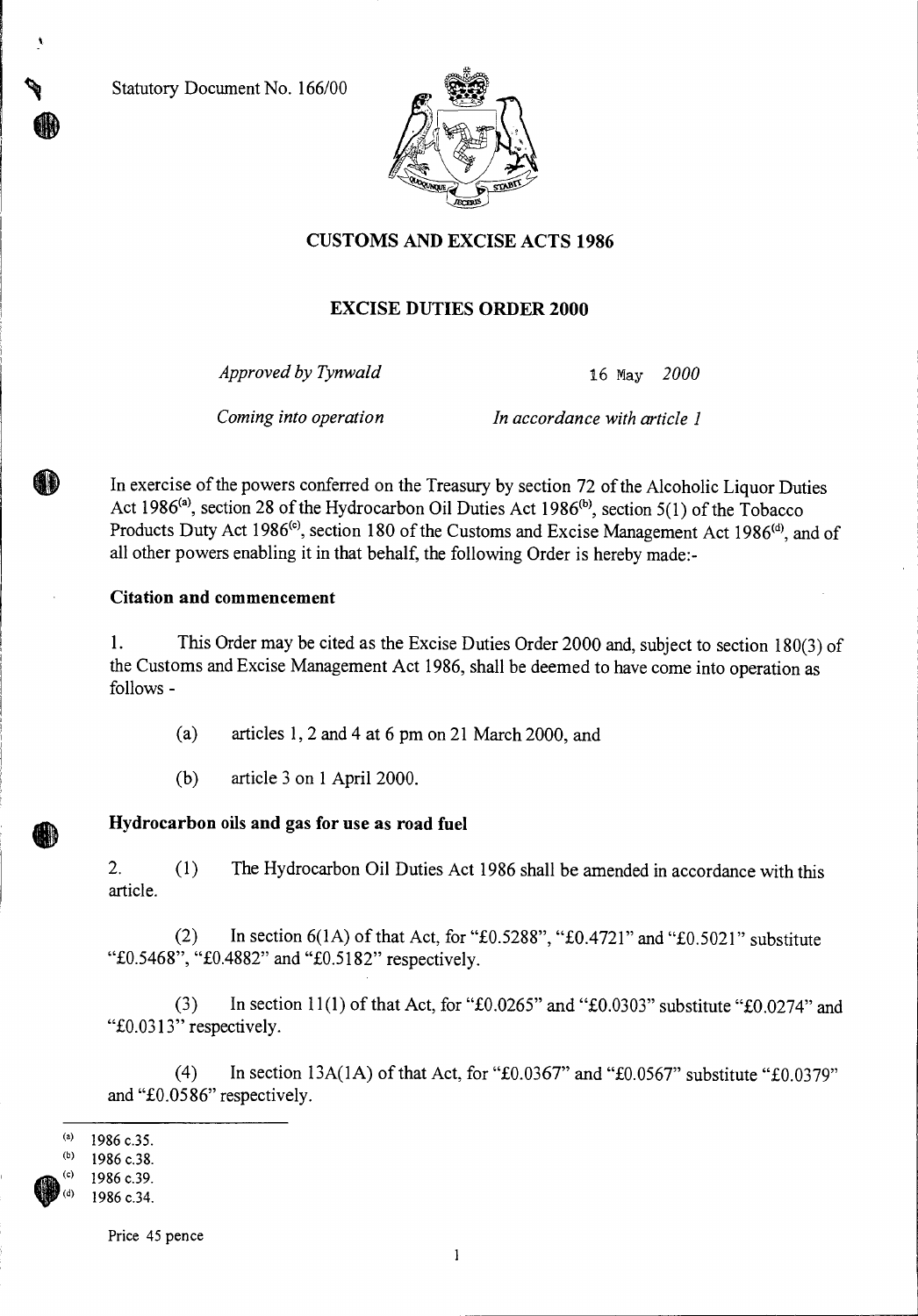(5) In section 14(1) of that Act, for " $\pounds 0.0265$ " substitute " $\pounds 0.0274$ ".

# **Alcoholic liquors**

3. (1) The Alcoholic Liquor Duties Act 1986 shall be amended in accordance with this article.

(2) In section 31(1), for "£11.50" substitute "£11.89".

(3) In section 58(1A), for "£37.92", "£161.20" and "£25.27" substitute "£39.21", "£166.70" and "£26.13" respectively.

(4) For the table in Schedule 1 substitute the following **-** 

# **"TABLE OF RATES OF DUTY ON WINE AND MADE-WINE**

### PART I

### WINE OR MADE-WINE OF A STRENGTH NOT EXCEEDING 22 PER CENT.

| Description of wine or made-wine                  | Rates of duty per hectolitre |
|---------------------------------------------------|------------------------------|
| Wine or made-wine of a strength not exceeding     | 47.58                        |
| 4 per cent.                                       |                              |
| Wine or made-wine of a strength exceeding 4       | 65.42                        |
| per cent. but not exceeding 5.5 per cent.         |                              |
| Wine or made-wine of a strength exceeding 5.5     | 154.37                       |
| per cent but not exceeding 15 per cent. and not   |                              |
| being sparkling                                   |                              |
| Sparkling wine or sparkling made-wine of a        | 166.70                       |
| strength exceeding 5.5 per cent. but less than    |                              |
| 8.5 per cent.                                     |                              |
| Sparkling wine or sparkling made-wine of a        | 220.54                       |
| strength exceeding 8.5 per cent. or of a strength |                              |
| exceeding 8.5 per cent. but not exceeding 15      |                              |
| per cent.                                         |                              |
| Wine or made-wine of a strength exceeding 15      | 205.82                       |
| per cent. but not exceeding 22 per cent.          |                              |

# PART II

# WINE OR MADE-WINE OF A STRENGTH EXCEEDING 22 PER CENT.

| Description of wine or made-wine                            | Rates of duty per litre of alcohol in the<br>wine or made-wine |
|-------------------------------------------------------------|----------------------------------------------------------------|
| Wine or made-wine of a strength exceeding 22<br>per cent.". | 19.56                                                          |